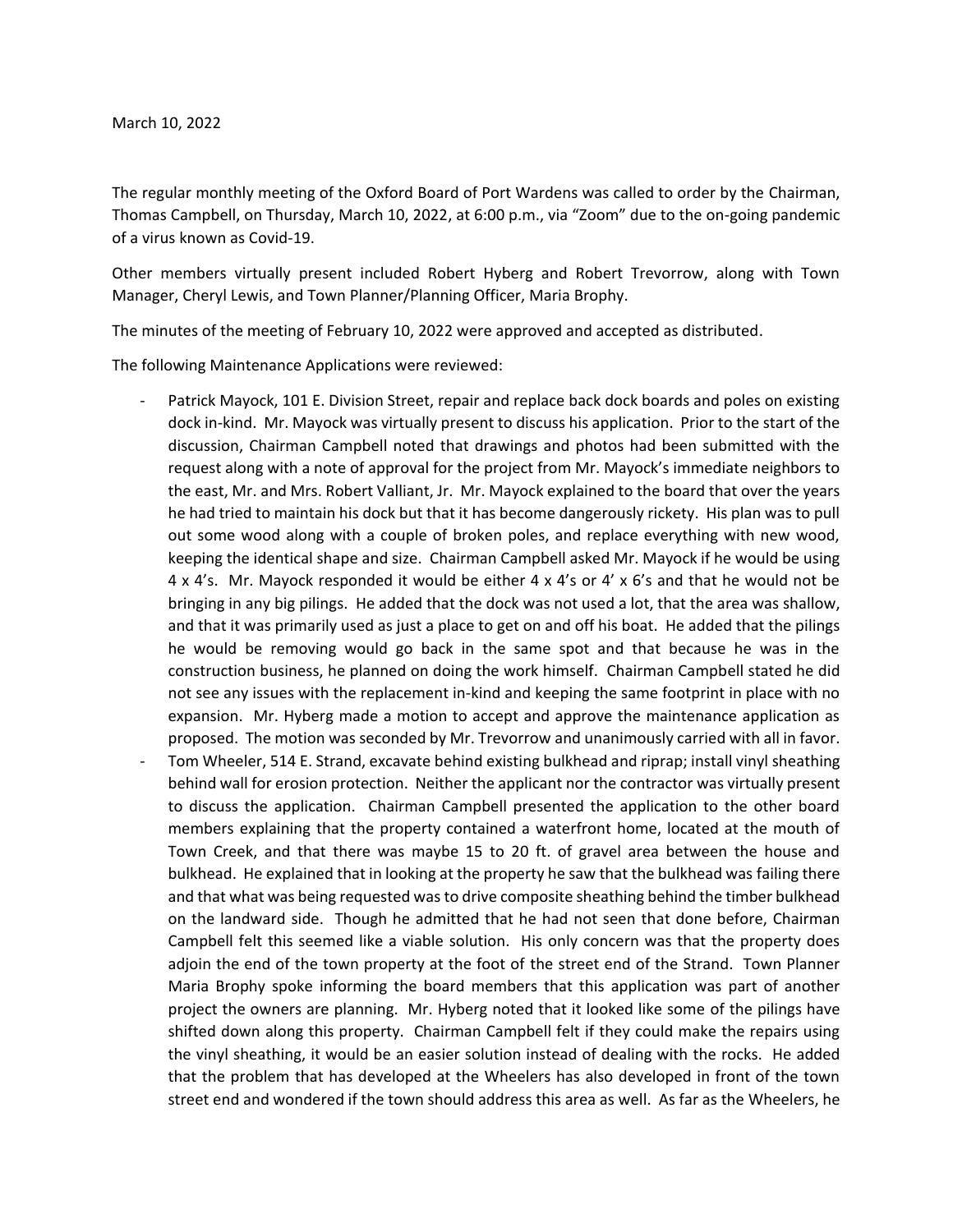did not see any problem with addressing this as a maintenance request. Mr. Hyberg agreed it was a tight fit and that it would be a lot of rock to move should the work be done differently. Town Manager Cheryl Lewis asked about the town street end and Chairman Campbell repeated that he thought all the bulkhead in and around that area was failing. He felt it might be worthwhile to approach the Wheeler's contractor about it, should the firm do a good job at 514 E. Strand, adding that it may be of interest to the town to continue maintenance down along the street and that this approach seemed like it would have the least impact. Mr. Hyberg moved to accept the application as presented for the repair of the bulkhead. The motion was seconded by Mr. Trevorrow and unanimously carried.

This concluded the review of maintenance applications.

## **Old Business**

Town Manager Lewis revisited the discussion of the harbor line revision at Crockett's Cove and the Fay property at 305 Market Street. She reminded the members that they had seen Mr. Fay's proposal to change the harbor line to meet his requests at their last meeting. Chairman Campbell responded that the board had made a favorable recommendation to what Mr. Fay was proposing noting that the board would revisit the request after the town approves the harbor line revision. Manager Lewis informed the board that the Commissioners had been provided a text of an ordinance and were shown Mr. Fay's three proposals. They questioned as to why they couldn't look into fixing the entire harbor line instead of just part of it. Lewis explained to the Commissioners it was unfair to the applicant who was simply applying for an application and still had to go through the process of gaining state and federal approval, all of which take time. She then explained to the board Mr. Fay's 3 proposals. The first would just correct his problem, the second would correct his problem and his neighbor's issue, and the third one, which Lewis mentioned she proposed to the Commissioners, was going to be the one that corrects everything in Crockett's Cove, including Mr. Fay's problem. Lewis noted that the reason she liked the third proposal was because this was just what was in Crockett's Cove at the moment and because of the anchorage basin, it would be contained just to that area. The ordinance would just correct the area within the cove and would be one more step in the correction the harbor line. She believed the Commissioners would agree on that one element and that the public shouldn't have much in the way of any issue over it. That new line which Mr. Fay was proposing would put everything there in the cove in compliance along with Mr. Fay's area. The board members all agreed. Lewis continued by stating that the Commissioner's first question was going to be if the Port Wardens were ok with the 3<sup>rd</sup> concept to fix Crockett's Cove. Mr. Hyberg commented that it appeared to him that the new harbor line would touch the outbound pilings of the slips and asked if this was correct. Lewis responded that it was and that everything currently outside the harbor line was non-conforming, though it was no fault of the owners. The correction will make everything compliant and allow dock owners to make repairs and work within the area. Chairman Campbell stated that he thought that correction would solve a lot of problems for the marinas in that area as well. Lewis told the board that she would let the Commissioners know that the Port Wardens agreed with this proposal so that they could continue to proceed with the proposed ordinance. She added that within the ordinance she was going to propose a new harbor line map but has since thought differently because the Commissioners would want to know when the Port Wardens were going to address everything else. Her thought was to address the gentleman who created the Crockett's Cove map for her to create an overall corrected harbor line that makes, as best as possible, everything complaint and have it available for the members to look over. Chairman Campbell stated that this had been done years ago but that the concept wasn't warmly